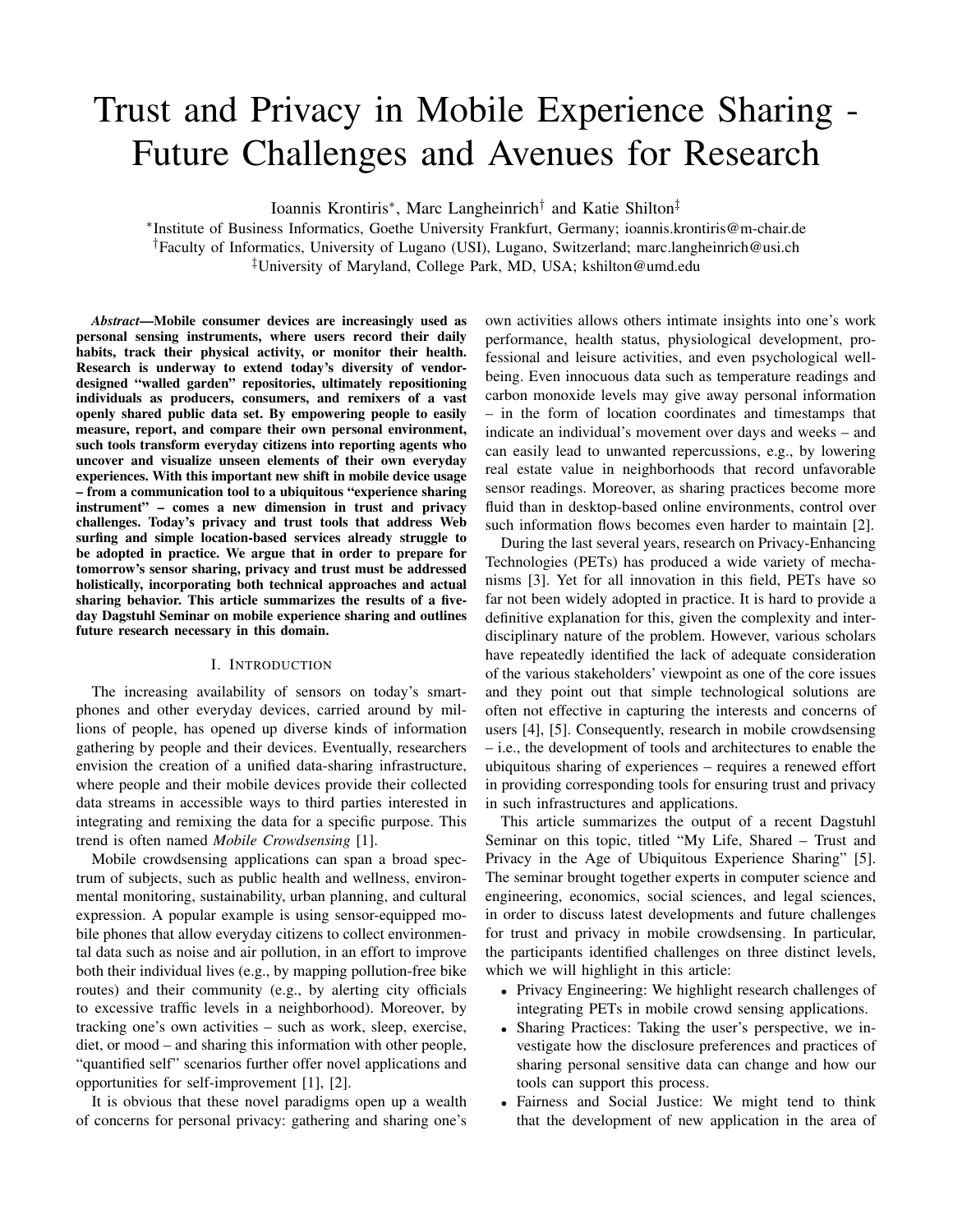mobile crowd sensing will have only positive impact on the society, but there might be also negative ones. In particular, we discuss the broader concerns about the impact of sensing on social justice, and how this might be impacted – positively or negatively – in a variety of social domains.

Further details can also be found in the seminar report cited above – here we make an effort to cover the topic broader and present a high-level overview based on the three identified levels. We explicitly acknowledge the contributions of the individual seminar participants to each of these areas at the end of this article.

#### II. PRIVACY ENGINEERING

#### *A. Architecture Approaches*

Several of the works on mobile crowd sensing systems started differentiating very early between two data collection models. In the participatory model, users are actively involved in the collection process by deciding on the spot when to report data, while in the opportunistic model, sensor sampling occurs whenever the state of the device (e.g. geographic location) matches the application's requirements described in a sensing task, without the knowledge of the individual phone user.

Independently from the collection model however, what is common in the majority of existing architectures is that the sensing data collected from the mobile phones are stored in centralized servers, creating massive databases of individuals' location, movements, images, and even health data. This is depicted in Figure 1(a). After collecting the data, the entity controlling the database aggregates, processes and represents them through various interfaces (e.g. statistical data on a map).

This paradigm raises several challenges concerning information access and reciprocity. Who controls data collection and who owns the data or benefits from them? In cases where users collect data to be used by service providers, this data is collected, stored, and analyzed by those providers typically out of view of the individual whose life they describe. The collection of the data is not always restricted to the purpose for which they were collected. Also, individuals cannot pose restrictions on the collection and processing of their data and the data collected from them are not made available back to them through proper interfaces.

To deal with the power imbalance created in such paradigms, architectures taking a more user-centric approach started to appear. What these architectures try to do is to enable individuals to supervise and limit personal data disclosure and exercise access control to their data by third parties. Several existing solutions in crowd sensing applications (see for example [6], [7]) suggest a vault-like entity to provide an online trusted storage and processing. Mobile phones sense and upload data to this vault, which is owned and controlled by the individual. This is shown in Figure 1(b). The process of storing personal data streams is decoupled from the sharing of that information. After the collection and archival of data, the users can define their own privacy policies and review/control who can see which kind of data.

A similar concept is the Personal Data Service (PDS), which was one of the topics discussed amongst the participants in our Dagstuhl Seminar [5]. The PDS is a trusted container for aggregating, storing, processing and exporting personal data, but it is extended to include all data regarding the user, either they are user-generated or they are obtained from other sources, e.g. service providers, including personal data collected and published by third parties. Users are in control of all data stored in the PDS, which includes the option to share or sell parts of this data. In addition to storing data, the PDS can execute code to process this data locally, filter them and apply privacy-preserving methods like obfuscation or generalization of sensitive personal information.

One of the benefits of this approach is that it increases transparency, awareness and engagement of users with their data and gives them an opportunity to validate the integrity of their data. It also supports domain specific identity management, so that individuals can configure appropriate roles and associated data to be shared with thirds party services.

However, there are still several issues to be investigated and real challenges that need to be addressed. For example, what kind of incentives would be needed for the initial data providers to engage and open up the personal data APIs that are needed to fuel the PDS and associated applications?

There are also several open questions with respect to privacy. Even though the PDS can increase transparency, awareness and engagement of users with their data, it is neither obvious nor guaranteed that the PDS will resolve user privacy problems and several of them remain open. The PDS, for instance, may provide users with local control over their data, but that might not prevent third parties from collecting and exploiting user data. It might even facilitate them, by functioning as a central repository for the user's diverse data streams, depending on how locally derived data will be exported to third-party application providers [5].

#### *B. Integration of PETs*

*1) Large-Scale Integration:* Over the last 20 years, the privacy community has developed a large pool of tools and primitives for solving various aspects of the privacy problem. Yet they are not widely adopted in practical systems today. There are several reasons for this, since privacy is a complex and interdisciplinary issue. An earlier Dagstuhl Perspectives Workshop reported on several dimensions of this problem and gave suggestions for how to address the challenges ahead [4]. One of the problems it identifies is that the integration of the individual technological tools in large scale systems and their interaction with each other is not well understood.

Indeed, there is little experience on how privacy-enhancing technologies scale, when they are deployed on large and openended networks with decentralized control and governance structures, large populations, and qualitatively different scales of data collection and processing. As it is especially evident from the crowd sensing paradigm, data collection practices and data flows evolve rapidly, and empirical data about this evo-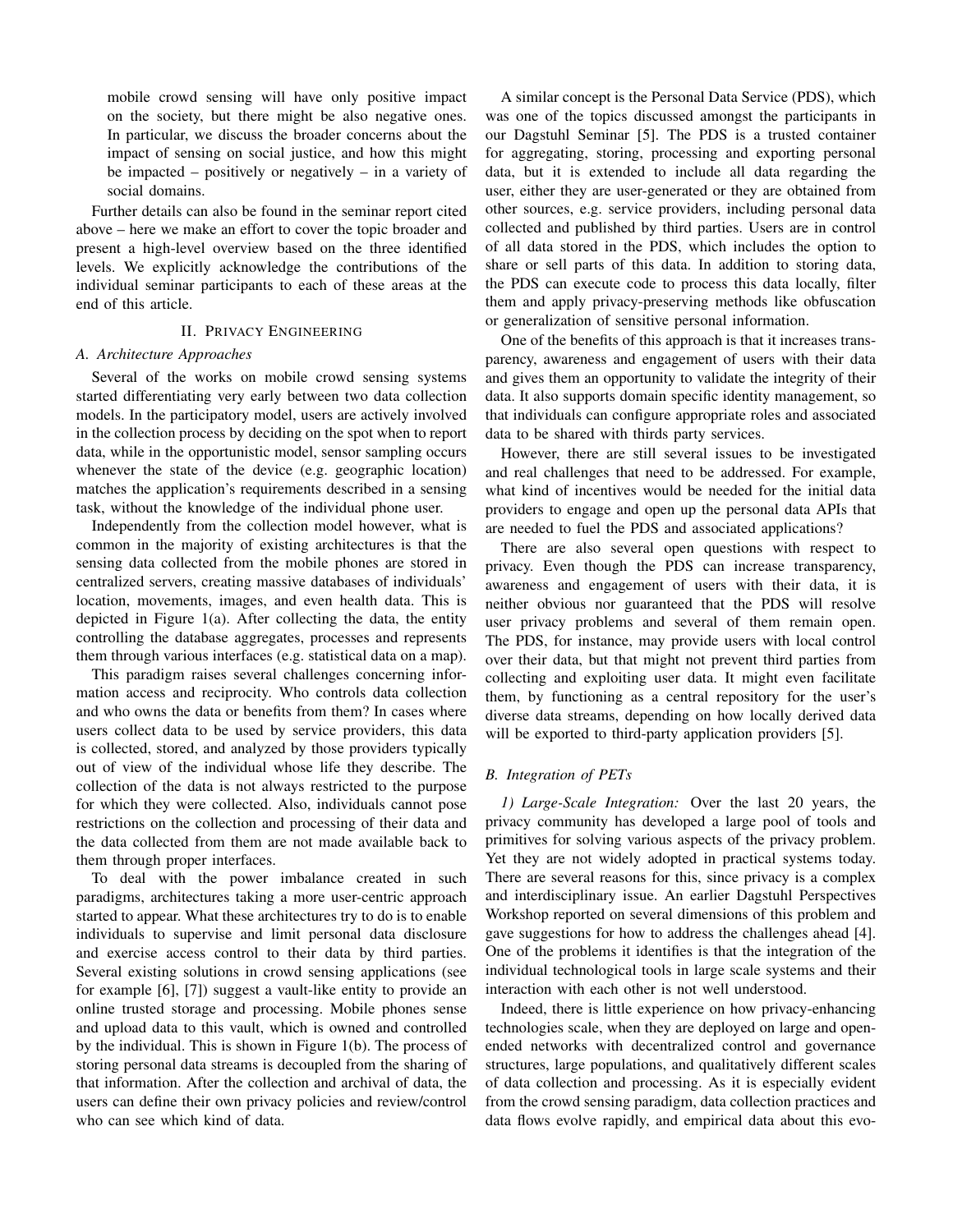

Fig. 1. Two different approaches in collecting and sharing personal data streams. In (a), data is collected in centralized database controlled by one entity, which then processes and analyses the data. In (b), storage and processing of data is decoupled from sharing and the owners of the data have better control over it.

lution is a critical asset in understanding large-scale, systemlevel interactions of technological and social phenomena.

Moreover, the privacy enhancing building blocks available today need to be integrated into an overall privacy engineering environment and to be deployed on servers, network infrastructures and devices, where they will interact with multiple other independently developed technologies. The way in which the privacy properties of these modules interact with each other and with the surrounding system through the entire protocol stack is not well understood. For example, interaction of different systems can lead to surprising effects (e.g., unwanted data flows) resulting in the violation of privacy policies or assumptions implicit in privacy technologies.

*2) Tool Clinics:* Another problem related to the lack of wide PETs adoption is the tendency of engineers designing those tools to focus on the solution of a problem as they perceive it, without adequate consideration of the viewpoints of other involved actors in the system, who might have different viewpoints and interests. One example is, of course, the enduser of a technological tool, who has different expectations and assumptions about the technology than the providing organization. If these assumptions and expectations are violated, the user is likely to reject the technology. Requirements from other stakeholders are also to be considered, like the interests

and technical capabilities of those who host and manage the technology, or the role of regulators, etc.

The potential problems that may result from privacy researchers and practitioners working mainly in isolation from other stakeholders is extensively analyzed and discussed in the Dagstuhl Seminar report [5]. The authors identify the tendency to focus narrowly on only a single or maybe a few variables as part of the problem. The report encourages using methods for collectively reflecting on technology solutions and techniques, in order to critically assess their design from multiple perspectives. More specifically, it suggests introducing "tool clinics", meaning frameworks that encourage collaborative reflection of technological solutions or other artifacts, into research projects, courses, or conferences.

A tool clinic can be used to provide a setting for those who are developing the solutions to rethink the framing and presentation of their solutions [5]. So after one has identified the affordances of a technological solution and its possible consequences to people and society, one would have to collect the perspectives and practices from different experts, disciplines and stakeholders associated with it. The objective is to reflect from different perspectives on practices around the development, encoding, use, domestication, decoding and sustainability of a tool to gain quasi-ecological validation. The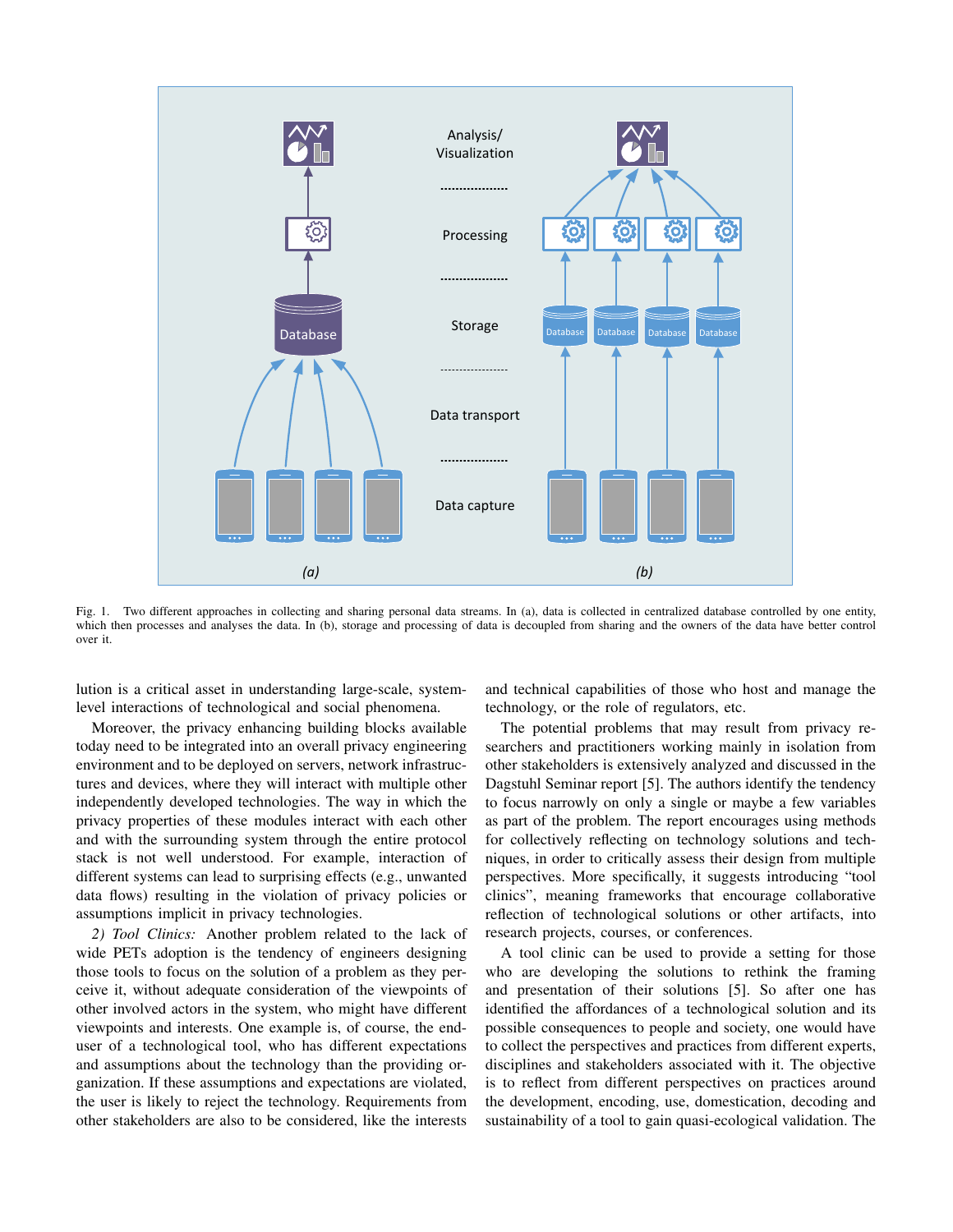challenge here would be to bring the various stakeholders together under the right format. This could be, for example, a session at an academic conference.

Definitely, one of the main stakeholders in this discussion is the user and in the next section it will become more obvious how things change, when one takes the perspective of users and consider their behavior regarding the protection of their online privacy.

## III. SHARING PRACTICES

"Sharing" is the central activity of mobile crowdsensing applications. It is thus a central requirement of any privacy and trust tool to "fit" the user's actual sharing practices and needs. Two main research thrust can be identified: behavioral privacy and consequence-based protection approaches.

## *A. Behavioral Privacy*

Recent studies have shown that people frequently report preferences that they don't act upon in practice, and that their privacy concerns are highly sensitive to contextual factors [8]. Indeed, from an individual user's point of view, privacy has long since been reported not to be binary (i.e., not a simple yes/no decision) – rather, the decision of whether a particular piece of information is private or not depends on who is using the information (information receiver), and for what purposes (information usage). In fact, privacy can be seen as a continuum between confidentiality and disclosure, used in such a way to allow people to present themselves to their social surrounding appropriately according to the situation [9].

However, today's social networking tools are more often than not modeled around two distinct sharing states: "limited" and "public". Limited sharing applies to relatively static relationships with other members (e.g., friends, family), while public sharing with everybody usually applies to information that is congruent with the sharer's existing or desired public image. Users typically have to consciously decide which group a certain information can be shared with, in order to "fit" the desired proper role that should be presented. In ubiquitous experience sharing, the continuity of sensor streams makes such manual classifications increasingly hard.

How are owners of mobile devices going to decide whether to share their a particular sensory stream, and up to which point, or at which granularity? We see two broad factors that would influence people's disclosure preferences and decisions:

• The first factor is the degree of *trust* in the information receiver. This trust decision is influenced by past experience – or, in the absence of it – the degree of trust that other community members have placed in the information receiver and his intentions in how to use the information. To allow users to assess the information receiver, we need to *identify reliable trust signaling mechanisms* for the sensing context. Information sensed from the physical environment actually offers the opportunity to pick up several implicit trust signals (e.g., the user really is in the location she claims she is) and infer additional information about the behavior of the information receivers.

• The second factor is the *risk/benefit trade-off* associated with information usage, as perceived by the individual. With the risk of reducing one's privacy, this assessment will depend on the perceived value of incentives, e.g., monetary incentives for higher disclosure (such as the frequency, granularity and accuracy of data transmitted), and the social context (the reputation of the individual and the information receiver in community). Given the importance of reputation, we need to design systems that collect, aggregate and transmit all relevant reputation information accurately and reliably. This can be achieved by maximizing incentives and minimizing workload for users, but we need to *identify the specific incentives and workload perceptions for the sensing context*, and provide configuration tools that allow users to express their preferences correctly and efficiently.

### *B. Consequence-based Protection*

For years, privacy protection tools have struggled to gain widespread adoption. For example, most modern Web browsers today support a variety of cookie control tools (e.g., the Ghostery<sup>1</sup> plug-in), yet many users still prefer to simply accept all cookies. At the same time, those who do use privacy tools are often unsure about the actual effects and benefits provided, e.g., as in the case of Facebook's bewildering privacy settings [10]. Moreover, as privacy tools are moving beyond simple On-Off dichotomies and into fine-grained preferences and policies, users are increasingly burdened with having to "debug" the consequences of their settings.

One major reason for this is often the technical, object-based orientation of such tools. Instead of setting access control rules on classes of objects (e.g., photos, "wall entries", comments sections), users often require a "translation" of the implication of such settings. For example, in order to understand the effects that allowing others to "tag" oneself in a photograph has, users need to understand that their personal pictures can now be found using a simple Web query. This problem becomes more and more challenging as information is combined into systems, with often complex implications that would need to be explained in clear language to the user.

A core requirement for novel privacy and trust interfaces in ubiquitous experience sharing systems is thus the need for visualizing or otherwise communicating the *consequences* of various privacy choices, rather than simply framing these at a technical level (i.e., "Feature: On/Off"). This would have implications on multiple levels: on a user interface level, it would lower the cognitive distance between the system image and a user's mental model; on a legal level, it would raise the quality of informed consent gathered by the data collection system; on a trust level, it would lower the potential for misunderstanding between the data controller and their "customer", thus raising consumer satisfaction.

Three core challenges need to be addressed in order to move privacy and trust interfaces from a system-level to a "consequence-based" level:

<sup>&</sup>lt;sup>1</sup>See www.ghostery.com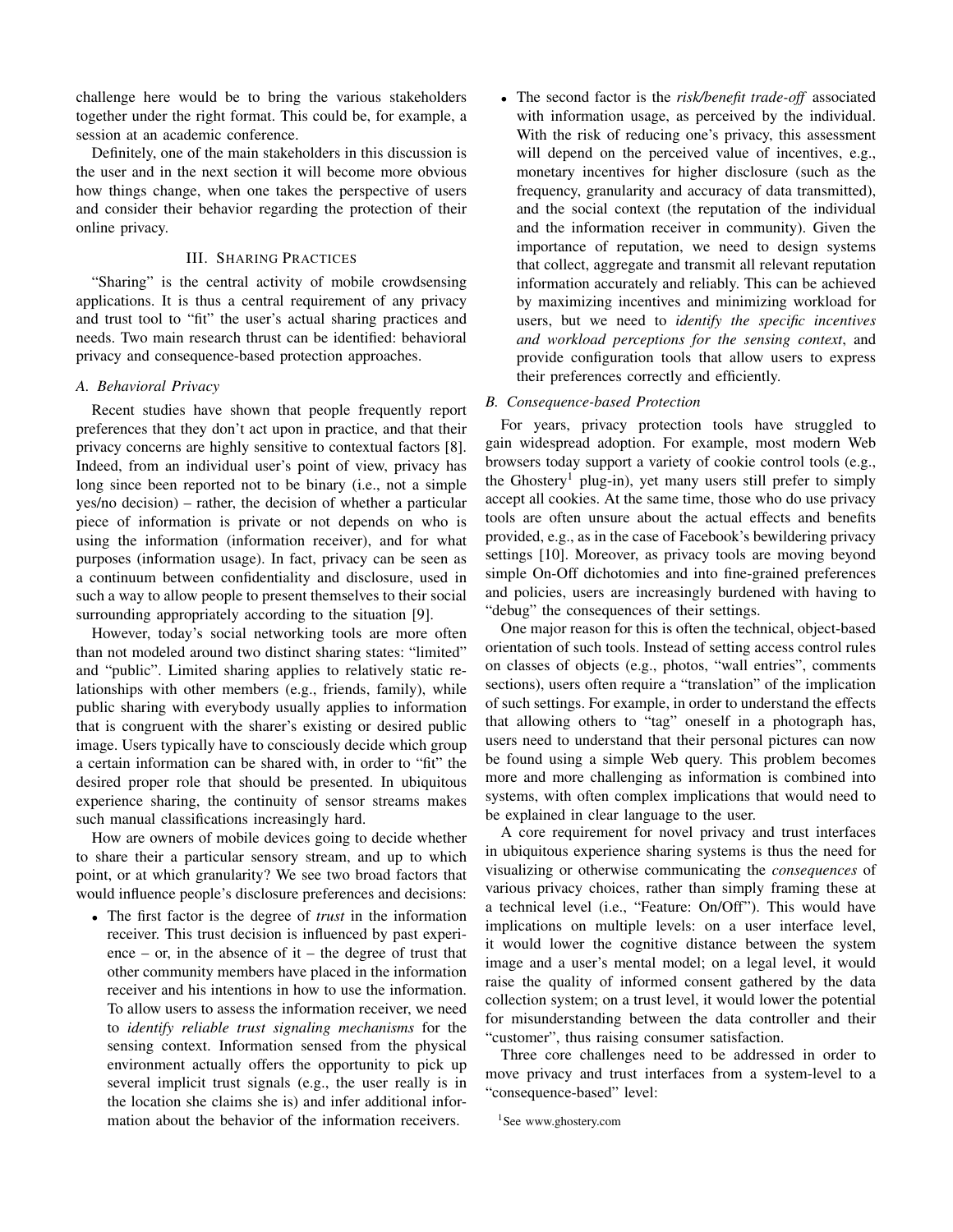- 1) *Expression of potential consequences:* The most challenging aspect of consequence-based privacy and trust tools is finding the right "language" to express the consequences of their choices to users. Too short descriptions run the risk of oversimplification, too long descriptions might border on "legalese" that become tedious to parse. Work on "privacy labels" [11] offers a first approach to making consequences of data collections more humanreadable, though so far mostly in the domain of Web privacy. Another approach might be the use of simple metrics that can illustrate different effects, e.g., the number of people being able to read one's post or access one's current location.
- 2) *Decision support:* Just as people appreciate shopping recommendations and reviews from friends and family more than from random strangers, privacy choices could be "crowd-sourced" from a user's trusted contacts. By displaying actually choices from known contacts, potentially combined with expert advice that further explains these choices, users could receive substantial help and advice when having to make privacy-related choices. However, social compliance effects might turn out to force people into oversharing, so more research is needed in order to determine the effects of different user groups, different feedback, and different external information sources on actual privacy choices.
- 3) *Minimal effort:* Not all users will want to spend a significant amount of time adjusting their privacy preferences. Having different levels of detail for different sets of users and different situations can help to prevent overwhelming the individual with questions and decisions that might make users refrain from actively controlling their data sharing settings. Research in understanding the right moment and the right level of detail at which to solicit user preferences for data sharing, as well as the periodicity with which to re-confirm initial choices made earlier, is critical for building "minimal-effort" user interfaces that grow in complexity as users move from casual tool use to power users.

### IV. SOCIAL JUSTICE

Open challenges such as the market-dependent features of the PDS, the social and contextual nature of trust in sensing data sharing, and difficulties of minimal-effort decision support, all demonstrate that the challenges of participatory sensing reach beyond privacy. These challenges signify concerns about the impact of sensing on fairness and "social justice", i.e., the ability for people to flourish regardless of their social position [12]. During our Dagstuhl seminar it was discussed how to operationalize concepts like fairness, human flourishing, structural change, and balances of power [12] for the design of data collection features, processing, sharing, and user interfaces. One outcome was an analysis tool – a social justice impact assessment – to help system designers consider the social justice implications of their work during the design phase [5].

Ubiquitous sensing and information sharing may impact justice and fairness in a number of social domains. It seems clear that participatory sensing will have a positive impact on health, as patients are empowered with respect to institutions and new forms of data enable new kinds of diagnosis, monitoring and treatment. Similarly, care and independent living support for older citizens may be positively impacted by increased experience sharing. On a social level, we think ubiquitous sharing can benefit community integration through applications like neighbor-to-neighbor sharing of goods, services, and experiences; projects on walkability and bikeability in urban areas; and helping communities make the case about inequalities such as air pollution levels in underserved communities [13]. Applications such as poll watching and cop watching can increase transparency and accountability of powerful organizations to the citizen [14].

But there are also areas where participatory sensing might aggravate existing social problems and disparities. Digital vigilantism may be used to police social norms and reduce individual autonomy. Participatory sensing may allow for increased monitoring and measurement in schools, further quantifying student learning outcomes. Expanded tracking in criminal justice may impact the concept of rehabilitation and a "second chance." Participatory sensing also raises the specter of increasing inequality in social sectors that involve profiling and demographic sorting. With increased sensing capabilities, will we see the emergence of new indicators for marginalization? For example, the current trend in insurance is towards profiling to quantify individual risks. Participatory sensing data ranging from driving habits to location-based indexing of environmental data could all increase the granularity of personal profiles. Similar sorting could impact the financial industry, risk management, and price discrimination. New categories may be perceived as unfair if they are difficult to understand. Indeed, the complexity of the algorithms used to sort our individual "big data" may be quite difficult to explain and understand.

Because participatory sensing is likely to impact fairness and social justice in complex ways, we outlined a method for examining specific applications to evaluate their potential impact on social justice. An evaluation would take into account the stakeholders collecting, analyzing, and benefitting from sensing data. Building on earlier privacy assessment techniques [15], we outlined a procedure to break down the large issue of "social justice" into smaller component parts, and then examine how each of these smaller concepts might be impacted by an application, defining threats and mitigation strategies along the way. The detailed understanding of threats to social justice concepts, and ways to mitigate those threats through design or policy, can aid in the application design or regulation process.

Framing a social justice agenda for participatory sensing suggests many open questions for future research. For example, how do we encourage explicit social justice goals as part of application design? How can we integrate social justice impact assessments into ongoing technical work? As